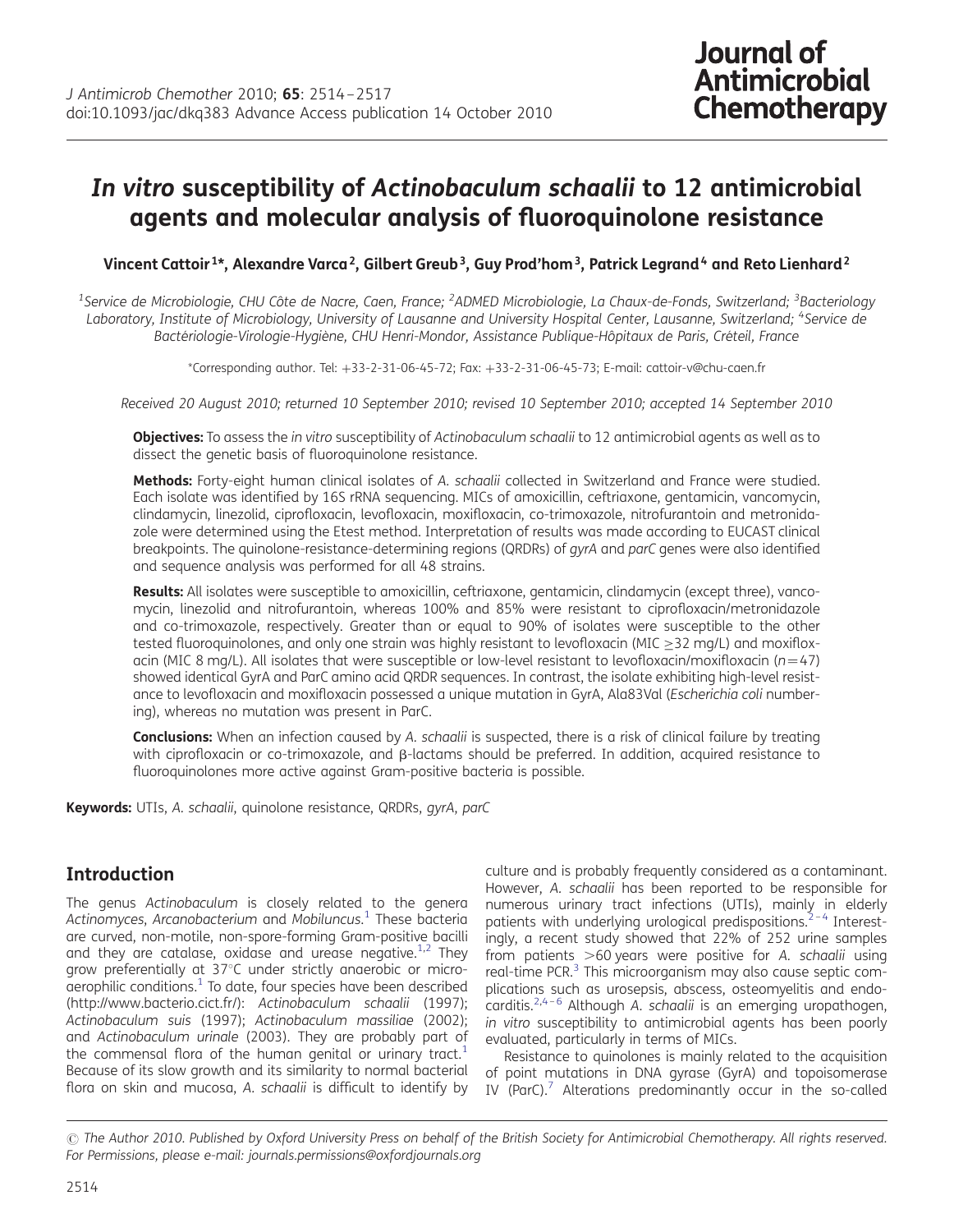quinolone-resistance-determining region (QRDR). Note that mutations appear most frequently at positions 83 and 87 in GyrA and 80 and 84 in ParC (Escherichia coli numbering). Since gyrA and parC sequences of A. schaalii are not available, the presence of specific variations in the QRDRs, which might explain fluoroquinolone resistance, has not yet been documented.

The aim of this study was to determine the in vitro susceptibility of 48 A. schaalii clinical isolates to 12 antimicrobial agents including those commonly used for the treatment of UTIs. The molecular analysis of fluoroquinolone resistance was also attempted by determining the QRDR sequences of the gyrA and parC genes.

## Materials and methods

#### Bacterial isolates

We examined 48 clinical isolates of A. schaalii recovered from urine  $(n=28)$ , blood  $(n=11)$ , abscess  $(n=7)$ , biopsy  $(n=1)$  and urethral swab  $(n=1)$  samples including 10 collected between 2005 and 2008 from Henri Mondor Hospital (Créteil, France), 28 collected between 2004 and 2010 from ADMED (La Chaux-de-Fonds, Switzerland), $8$  9 collected between 2000 and 2010 from the University Hospital of Lausanne (Lausanne, Switzerland) and 1 collected in 2010 from Dianalab (Geneva, Switzerland). All 48 strains were accurately identified as A. schaalii by sequencing of the 16S rRNA gene, as previously described.<sup>[8](#page-3-0)</sup>

#### Antimicrobial susceptibility testing

MICs of the following 12 antibiotics were determined for all strains using the Etest method (bioMérieux, Marcy l'Étoile, France): amoxicillin; ceftriaxone; gentamicin; vancomycin; clindamycin; linezolid; ciprofloxacin; levofloxacin; moxifloxacin; co-trimoxazole; nitrofurantoin; and metronidazole. All tests were performed on freshly poured Schaedler agar supplemented with 5  $\mu$ g/mL haemin, 1  $\mu$ g/mL vitamin K1 and 5% sheep blood (lysed sheep blood for co-trimoxazole testing). The plates were inoculated with a bacterial suspension adjusted to a turbidity equivalent to that of a 1 McFarland standard in 0.9% NaCl and incubated anaerobically for 48 h. Bacteroides fragilis ATCC 25285 was used as a quality control strain, and interpretation of results was made according to nonrelated species EUCAST clinical breakpoints [\(www.eucast.org/](http://www.eucast.org/)), except for co-trimoxazole (Enterobacteriaceae and Staphylococcus spp.), nitrofurantoin (E. coli and Staphylococcus saprophyticus responsible for uncomplicated UTIs) and clindamycin and metronidazole (Gram-positive anaerobes).

### PCR amplification and sequencing

Bacterial genomic DNA was extracted using the QIAmp DNA Mini Kit (Qiagen, Courtaboeuf, France). The DNA fragments corresponding to the QRDRs of gyrA and parC genes were first amplified using degenerate primers as previously described.<sup>9</sup> Based on these sequences, a novel pair of specific primers for each gene was specifically designed for A. schaalii: gyrA-As-F2 (5′ -CGGAGACCGGCCAGATTC-3′ ) and gyrA-As-R2 (5′ -GGTGAG GATGGTCGGTTCC-3′ ) to give a 316 bp product for gyrA; and parC-As-F2 (5′ -AGCGCCGTATTCTCTTCCAG-3′ ) and parC-As-R2 (5′ -GTCCAGCGAAGAAAT CATCG-3′ ) to give a 281 bp product for parC.

The PCR mixture (50  $\mu$ L) contained 1x reaction buffer containing 1.5 mM MgCl<sub>2</sub>, 200  $\mu$ M of each dNTP, 0.5  $\mu$ M of each primer, 1.25 U of Taq polymerase (Q-Biogene, Illkirch, France) and  $\sim$ 150 ng of DNA template. PCR amplifications were performed using an iCycler thermal cycler (Bio-Rad, Marnes-la-Coquette, France) as follows: (i) an initial denaturation step of 5 min at 95 $^{\circ}$ C; (ii) 35 cycles of PCR, with one cycle consisting of 30 s at 95°C, 30 s at 55°C and 30 s at 72°C; and (iii) a final extension step of 10 min at  $72^{\circ}$ C. Purified PCR products were then directly sequenced with the same sets of primers in both directions (GATC Biotech, Konstanz, Germany). The nucleotide sequences were analysed using SegScape™ v2.0 software (Applied Biosystems, Courtaboeuf, France). Multiple alignment and calculation of amino acid identity was carried out using ClustalX software (version 1.83).

#### Nucleotide sequence accession numbers

The partial nucleotide sequences of gyrA and parC genes obtained from the A. schaalii HM 883 strain were deposited in the GenBank database under accession numbers HQ009514 and HQ009515, respectively.

## Results

#### Antimicrobial susceptibility

According to EUCAST breakpoints, all isolates were susceptible to amoxicillin, ceftriaxone, gentamicin, vancomycin, linezolid and nitrofurantoin (Table [1](#page-2-0)). All isolates except three (MICs ≥256 mg/L) were highly susceptible to clindamycin (Table [1\)](#page-2-0). All isolates were resistant to ciprofloxacin, whereas 90% and 96% remained susceptible to levofloxacin and moxifloxacin, respectively (Table [1](#page-2-0)). A single strain was highly resistant to levofloxacin (MIC ≥32 mg/L) and moxifloxacin (MIC 8 mg/L). Finally, all isolates were resistant to metronidazole (MIC  $>$ 256 mg/L), whereas only 15% were susceptible to co-trimoxazole (Table [1\)](#page-2-0).

#### QRDR sequences of gyrA and parC genes

The amino acid sequence of fragments corresponding to the QRDRs of GyrA and ParC was compared with those from other bacterial species (Figure [1\)](#page-2-0). All isolates that were susceptible or low-level resistant to levofloxacin/moxifloxacin ( $n=47$ ) showed sequences identical to that of the A. schaalii HM 883 isolate (Figure [1](#page-2-0)). The GyrA QRDR sequence of A. schaalii presented an amino acid identity with other sequences ranging from 68% to 85%, with the highest identity with Arcanobacterium haemolyticum (85%). The ParC QRDR sequence of A. schaalii presented an amino acid identity with the other sequences ranging from 50% to 88%, with again the highest identity with A. haemolyticum (88%). More specifically, they possessed an alanine (GyrA) or a threonine (ParC) at position 83/80 and an aspartate at position 87/84 (GyrA and ParC, according to E. coli numbering) (Figure [1\)](#page-2-0). In contrast, the single isolate exhibiting high-level resistance to levofloxacin and moxifloxacin possessed a unique mutation in GyrA (Ala83Val), whereas no mutation was present in ParC.

## **Discussion**

UTIs are predominantly caused by members of the family Enterobacteriaceae. However, Gram-positive bacteria and polymicrobial infections are not uncommon in patients with underlying urological conditions. A. schaalii is an underestimated opportunistic uropathogen and its search is relevant in cases of unexplained chronic pyuria, especially when there is discrepancy between smear microscopy findings and growth results under aerobic conditions.<sup>[2](#page-3-0),[4](#page-3-0)</sup>

Although A. schaalii is an emerging uropathogen, particularly in elderly patients, very little information is available about its in vitro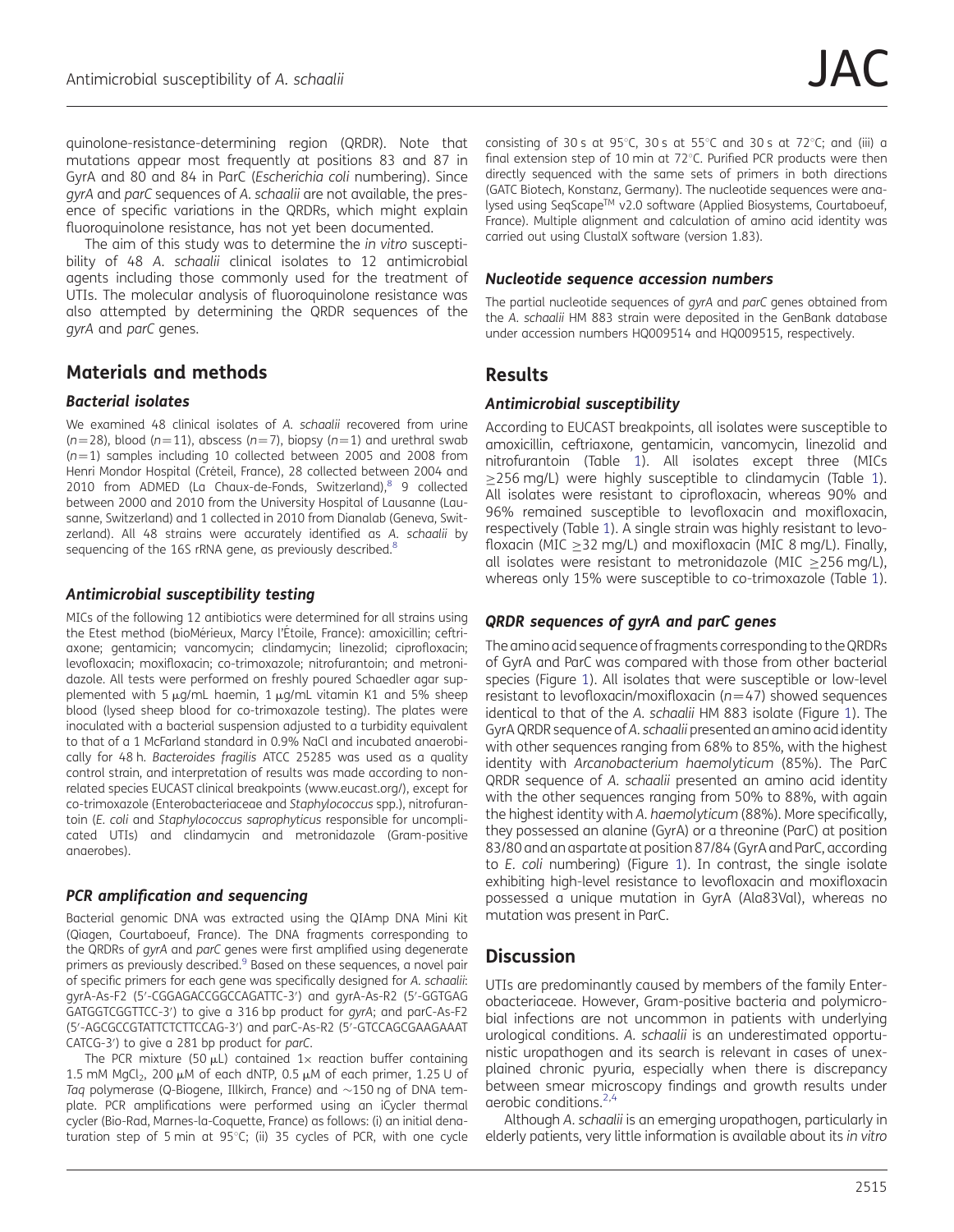|                     | MIC (mg/L)          |                   |                   |                                               |                        |
|---------------------|---------------------|-------------------|-------------------|-----------------------------------------------|------------------------|
| Antimicrobial agent | range               | MIC <sub>50</sub> | MIC <sub>90</sub> | Susceptibility breakpoint (mg/L) <sup>a</sup> | Percentage susceptible |
| Amoxicillin         | $0.03 - 0.5$        | 0.12              | 0.25              | $\leq$ 2                                      | 100                    |
| Ceftriaxone         | $< 0.01 - 0.25$     | 0.06              | 0.12              | $\leq$ 1                                      | 100                    |
| Gentamicin          | $0.12 - 2$          | 1                 | 2                 | $\leq$ 2                                      | 100                    |
| Vancomycin          | $0.12 - 0.25$       | 0.12              | 0.25              | $\leq$ 2                                      | 100                    |
| Clindamycin         | $< 0.01$ to $> 256$ | 0.03              | 0.06              | $\leq$ 4                                      | 94                     |
| Linezolid           | $0.12 - 1$          | 0.5               |                   | $\leq$ 2                                      | 100                    |
| Ciprofloxacin       | 2 to $>32$          | $\geq$ 32         | $\geq$ 32         | $\leq 0.5$                                    | $\Omega$               |
| Levofloxacin        | $0.5$ to $>32$      |                   |                   | $\leq$ 1                                      | 90                     |
| Moxifloxacin        | $0.25 - 8$          | 0.5               | 0.5               | $\leq 0.5$                                    | 96                     |
| Co-trimoxazole      | 2 to $>32$          | 16                | $\geq$ 32         | $\leq$ 2                                      | 15                     |
| Nitrofurantoin      | $0.12 - 32$         | $\overline{2}$    | 16                | $\leq 64$                                     | 100                    |
| Metronidazole       | >256                | >256              | >256              | $\leq 4$                                      | $\Omega$               |

<span id="page-2-0"></span>Table 1. In vitro activity of 12 antimicrobial agents against 48 clinical isolates of A. schaalii

<sup>a</sup>Non-related species EUCAST breakpoints were used for all antibiotics, except for co-trimoxazole (EUCAST breakpoints for Enterobacteriaceae and Staphylococcus spp.), nitrofurantoin (EUCAST breakpoints for E. coli and S. saprophyticus responsible for uncomplicated UTIs) and clindamycin and metronidazole (EUCAST breakpoints for Gram-positive anaerobes).

#### **GyrA**

|                         | 83<br>87                                                                       |
|-------------------------|--------------------------------------------------------------------------------|
| A. schaalii             | AKIVGDVMGHYHPHGDAAIYDTMVRLAQPWSMRYPLVSGO                                       |
| haemolyticum<br>А.      | VKIVGDVMGNFHPHGDAAIYDTMVRLVOPWNMRYPLVAGO                                       |
| odontolyticus<br>Α.     | SRVVGEVMGNYHPHGDAAIYDALARLVQPWSLRYPLVAGQ                                       |
| tuberculosis<br>$M_{-}$ | ARSVAETMGNYHPHGDASIYDSLVRMAOPWSLRYPLVDGO                                       |
| $P_{\perp}$<br>acnes    | SRVVGDVMGKYHPHGDSAIYDTLVRLAOPWAMRYKLVOGO                                       |
| S. pneumoniae           | ARITGDVMGKYHPHGDSSIYEAMVRMAOWWSYRYMLVDGH                                       |
| aureus<br>$S_{-}$       | ARIVGDVMGKYHPHGDLSIYEAMVRMAODFSYRYPLVDGO                                       |
| P. aeruginosa           | ARVVGDVIGKYHPHGDTAVYDTIVRMAOPFSLRYMLVDGO                                       |
| $E.$ $coli$             | ARVVGDVIGKYHPHGDSAVYDTIVRMAOPFSLRYMLVDGO                                       |
|                         | : :.:*::***** ::*:::.*:.* :<br>$******$ **                                     |
|                         |                                                                                |
|                         |                                                                                |
| ParC                    |                                                                                |
|                         | 84<br>80                                                                       |
| A. schaalii             | SRVVGDVMGRLHPHGDTAIYDAMVRLAOPFTMRLPLVDGH                                       |
| haemolyticum<br>А.      | SRVVGDVMGRLHPHGDAAIYDAMVRLAODFSLRLPFVDGH                                       |
| odontolyticus<br>Α.     | ORVVGEVMGKLHPHGDSAIYEALVRLAOPFNLRVPLVDGH                                       |
| acnes<br>$P_{\perp}$    | ARVVGOVMGOLHPHGDAAIYDALVRTAOPWAMRLPLVDGH                                       |
| pneumoniae<br>S.        | AKSVGNIMGNFHPHGDFSIYDAMVRMSODWKNREILVEMH                                       |
| aureus<br>S.            | AKTVGDVIGOYHPHGDSSVYEAMVRLSODWKLRHVLIEMH                                       |
| P. aeruginosa           | ARTVGDVLGKFHPHGDSACYEAMVLMAOPFSYRYPLVDGO                                       |
| E. coli                 | ARTVGDVLGKYHPHGDSACYEAMVLMAOPFSYRYPLVDGO<br>**:::*. ***** : *:*:* :* : * ::: : |

Figure 1. Comparison of the amino acid sequences of GyrA and ParC QRDRs (amino acids 67-106 and 64-103, respectively, in E. coli numbering) of A. schaalii and other bacterial species. Hot spot positions 83 and 87 in GyrA and 80 and 84 in ParC are highlighted in grey. Similarities in amino acid sequences are marked by asterisks (same amino acid), colons (strong similarity) and dots (family similarity). Multiple sequence alignment was carried out using ClustalX 1.83 software.

susceptibility to antimicrobial agents, especially those commonly used in the treatment of UTIs. To date, only one study determining  $MIC<sub>50</sub>$  and MIC<sub>90</sub> values for nine strains has been conducted.<sup>[2](#page-3-0)</sup> In the study by Reinhard et  $al<sub>1</sub>$ <sup>2</sup> all isolates were susceptible to penicillin, cefuroxime, amoxicillin, nitrofurantoin, tetracycline and clindamycin with  $MIC<sub>50</sub>s$  and  $MIC<sub>90</sub>s$  of 0.008 and 0.023 mg/L,  $<$  0.016 and  $<$  0.016 mg/L, 0.5 and 1 mg/L, 0.5 and 1 mg/L, 0.023 and 0.047 mg/L and 0.125 and 0.25 mg/L, respectively, whereas reduced activities were seen with ciprofloxacin, with  $MIC<sub>50</sub>$  and MIC<sub>90</sub> values of 1.5 and [2](#page-3-0) mg/L.<sup>2</sup> In a Danish study describing 76 strains of A. schaalii from 55 patients, all isolates

were resistant to trimethoprim and ciprofloxacin, whereas they were susceptible to ampicillin and cefuroxime, and showed varying susceptibility to sulphonamides, but MICs were not provided[.4](#page-3-0) In several clinical cases, antimicrobial susceptibility testing has been performed using Etest or disc diffusion methods only for a few antibiotics. An A. schaalii isolate responsible for a vertebral osteomyelitis was susceptible to amoxicillin/ clavulanate (MIC 0.38 mg/L), ceftriaxone (MIC 0.125 mg/L), clindamycin (MIC 0.023 mg/L), rifampin (MIC <0.002 mg/L), doxycycline (MIC 0.125 mg/L) and vancomycin (MIC 0.25 mg/L).<sup>5</sup> In another clinical case, using the disc diffusion method, the